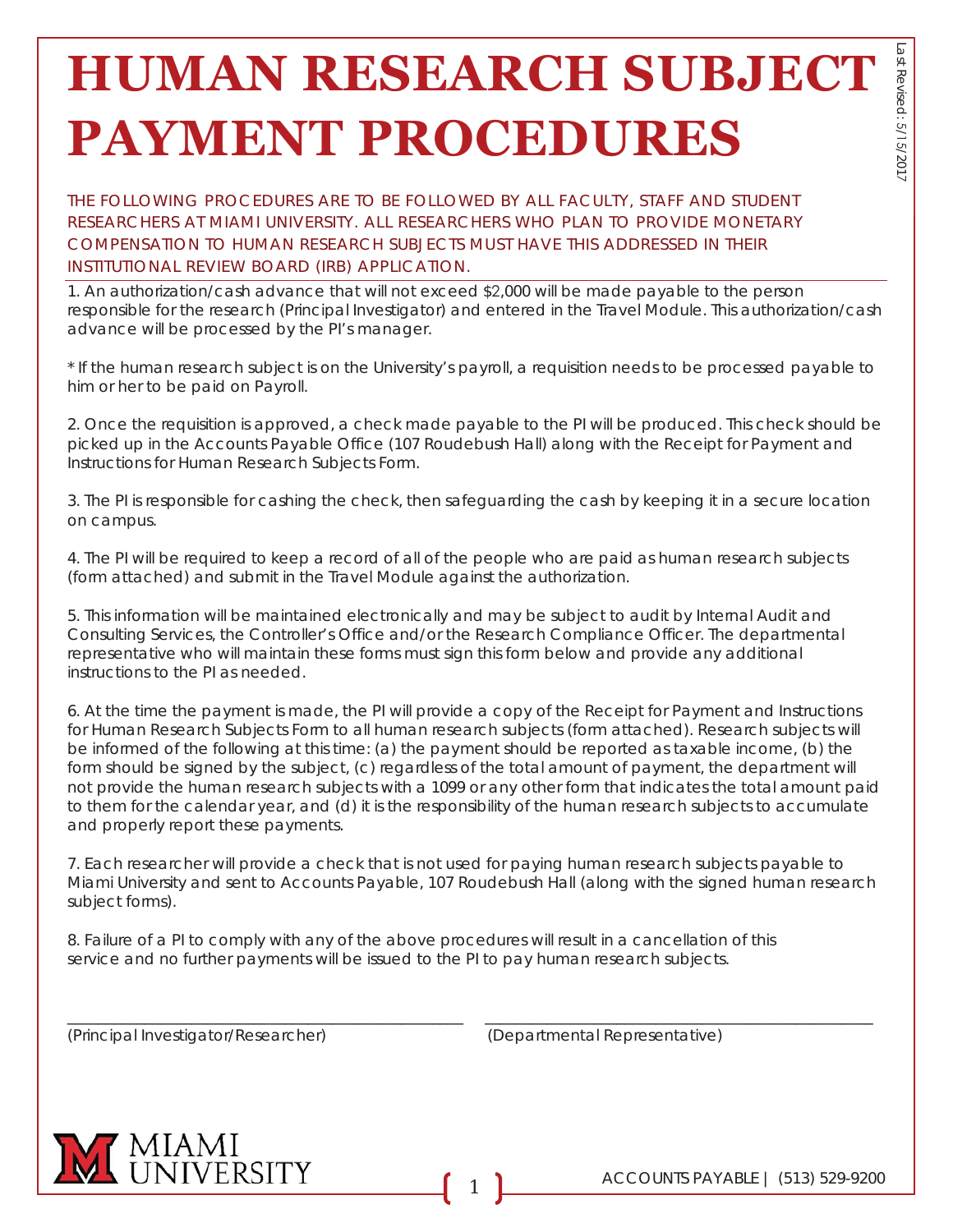# **HUMAN RESEARCH SUBJECT PAYMENT PROCEDURES**

### RECEIPT FOR PAYMENT AND INSTRUCTIONS FOR HUMAN RESEARCH SUBJECTS FORM

The Internal Revenue Service has indicated that payments to human research subjects do not constitute wages or self-employment income (PLR9106004). Therefore, you will not receive an additional statement from Miami University indicating the amount of your income.

It is your responsibility to include your payment for your participation in this research project as "other income" on your income tax return (use Form 1040, Line 21). If you have any questions about this process, please contact your tax advisor or the Internal Revenue Service (IRS).

By accepting this payment, I certify that I am not an employee of Miami University during the calendar year and have not received \$600.00 or more during the calendar year.

\_ \_ \_ \_ \_ \_ \_ \_ \_ \_ \_ \_ \_ \_ \_ \_ \_ \_ \_ \_ \_ \_ \_ \_ \_ \_ \_ \_ \_ \_ \_ \_ \_ \_ \_ \_ \_ \_ \_ \_ \_ \_ \_ \_ \_ \_ \_ \_ \_ \_ \_ \_ \_ \_ \_ \_ \_ \_ \_ \_ \_ \_ \_ \_ \_ \_ \_ \_

Please complete this form and return it to the Principal Investigator. The information contained in this form will be used for internal auditing purposes only and will be kept confidential. All categories must be completed to receive payment:

| Research Participant                                                                                                                  | Date |
|---------------------------------------------------------------------------------------------------------------------------------------|------|
| Witnessed By:<br><u> 1989 - Johann John Stone, mars eta bat eta bat eta bat eta bat eta bat eta bat eta bat eta bat eta bat eta b</u> |      |

Principal Investigator/Researcher Date Date Date